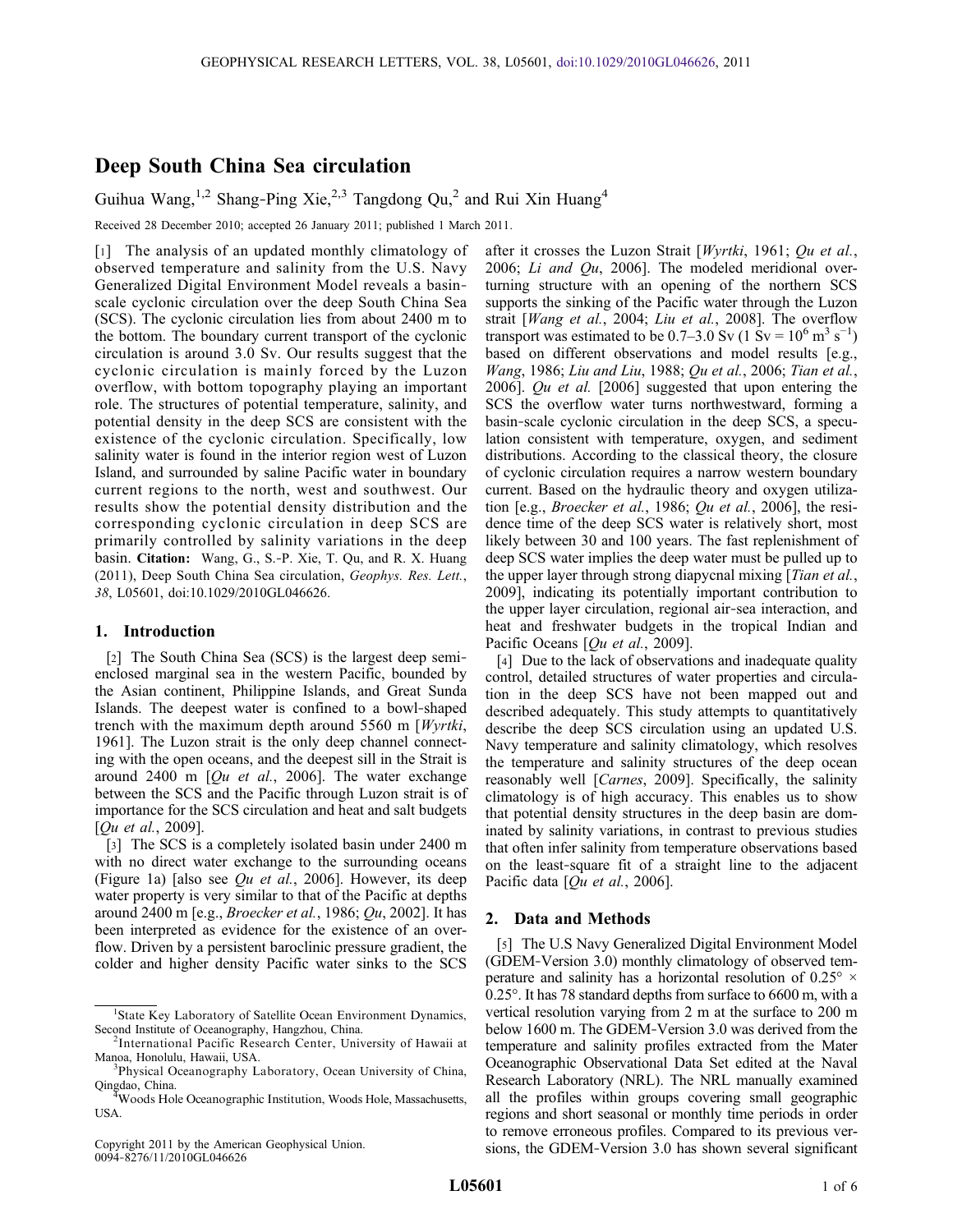

Figure 1. (a) Potential temperature (°C), (b) salinity, (c) potential density  $\sigma_0$  (Kg m<sup>-3</sup>), and (d) geostrophic current (cm/s) at 3000 m. In Figure 1a, L.S.: Luzon Strait; L.I.: Luzon Island; T.I.: Taiwan Island.

improvements, which are relevant to our present study: 1) it corrected many erroneous thermal inversions, where denser water overlies lighter water; 2) it improved the gridding algorithm and eliminated interpolation across land boundaries, thus allowing us to define the fronts along the land better; 3) it archived the temperature and salinity in three decimal places, rather than two as in the earlier versions and the world ocean atlas (WOA). It has been shown that retaining 3 decimal places much improves the representation of salinity and density structure in the deep ocean. The data evaluation for global oceans was reported by Carnes [2009]. Comparison with previous water masses analysis [Li et al., 2002; Qu et al., 2006] demonstrates that the GDEM can capture a detailed salinity distribution in the deep SCS.

[6] We calculate the geotropic velocity from the GDEM‐ Version 3.0 using the thermal wind relation:

$$
u = u_0 + \frac{g}{f \rho_0} \int_{z_0}^{z} \frac{\partial \rho}{\partial y} dz' \tag{1}
$$

$$
v = v_0 - \frac{g}{f \rho_0} \int_{z_0}^{z} \frac{\partial \rho}{\partial x} dz' \tag{2}
$$

where  $(u, v)$  and  $(u0, v0)$  are geostrophic velocities at depth  $z$  and at a reference level  $z_0$ , respectively,  $g$  is the gravitational acceleration,  $\rho$  is the water potential density, and  $\rho_0$  is the characteristic water potential density. Here the reference velocity  $(u_0, v_0)$  is set to be 0 at 2400 m, representing the deepest sill depth of the Luzon Strait. The choice is based on

the fact that flow near the bottom is usually much faster than above for the deep circulation. Thus the pressure gradient at 2400 m is relatively weak and can be approximately regarded as a level of no motion. The idea of selecting a level of no motion has been extensively used in study of abyssal circulation [e.g., Stommel and Arons, 1960; Speer and McCartney, 1992]. The general circulation pattern presented in this study is not sensitive to the choice of reference level.

## 3. Results

### 3.1. Horizontal Distribution of Deep SCS Circulation

[7] Figure 1 shows the potential temperature  $(\Theta)$  and salinity distributions at 3000 m. Water properties at this depth have relatively narrow ranges at  $2.425<\Theta<2.465^{\circ}\text{C}$ and 34.600<S<34.630. A prominent feature of potential temperature is the cold water in the northeastern corner of the basin. This cold water  $(\leq 2.43^{\circ}C)$  appears to be part of the overflow water through the Luzon strait. Water from the Pacific can also be traced by temperature and density through the Luzon strait, as shown by  $Qu$  et al. [2006, Figure 6]. It spreads along the northern and the western continental margins. The highest potential temperature is seen in the southeastern corner. Salinity distribution at 3000 m also shows a northwestward spreading of salty water along the northern boundary off southeast China and east of South Vietnam (Figure 1b). Low salinity water (S<34.605) is located west of Luzon island (115°E∼118°E, 14.5°N∼16.5°N), a feature that has not been noted in the literature. The low salinity water may be formed by mixing dynamics: Salinity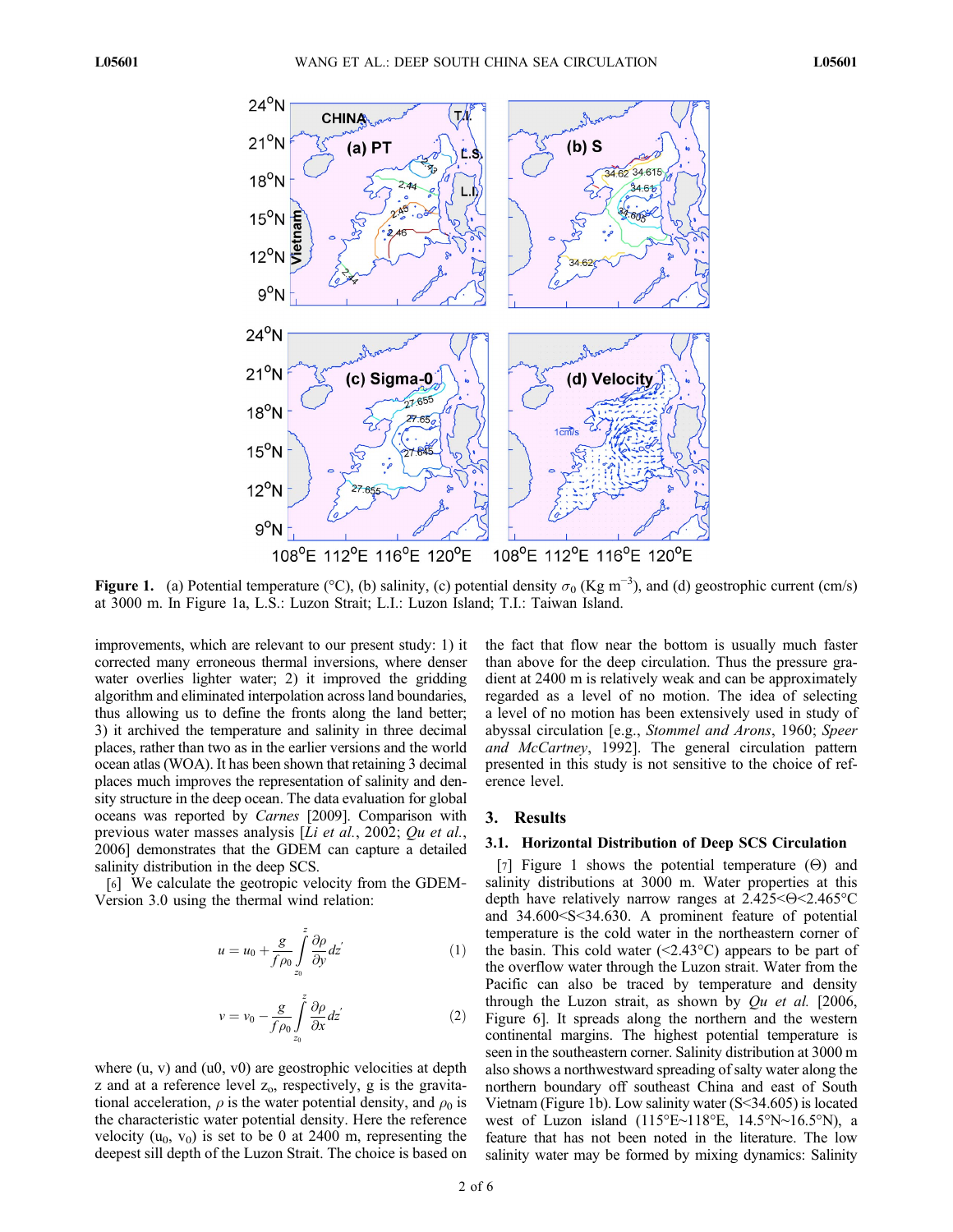

Figure 2. (a) Potential temperature (°C), (b) salinity, (c) potential density  $\sigma_0$  (Kg m<sup>-3</sup>), and (d) geostrophic current (cm/s) along 117°E. In Figure 2d, solid (dashed) lines are for positive (negative) values.

between 800–2000 m is lower than below 2000 m  $[Qu, 2002]$ , suggesting relatively fresh in the intermediate layer of the SCS. Below 2000 m, water is formed as a result of the counterbalance between advection and diffusion. Advection due to the intrusion of the Pacific water tends to enhance the salinity in the deep SCS. Diffusion resulting from the rough topography helps pull down more low salinity water into deep central SCS and freshen it. Both potential temperature and salinity distributions indicate that the deep layer circulation in the SCS is predominantly cyclonic, confirming the speculation of Qu et al. [2006] based on a qualitative analysis of historical data.

[8] Potential density shows a similar pattern to salinity (Figure 1c), implying that the potential density in the deep SCS is dominated by salinity variations. High potential density water spreads along the continental margins cyclonically, while low potential density water is collocated with low salinity water west of Luzon (Figure 1b). This result is different from the earlier study of  $Qu$  *et al.* [2006]. The latter study identified the low potential density water in the southeastern corner because of the use of a linear empirical temperature/salinity relationship. The potential density gradient between the continental margins and the central SCS suggests a cyclonic circulation in the deep SCS relative to the 2400 m. The strong gradient along the northwestern margin implies a strong boundary current.

[9] Based on the thermal wind relation, we calculate geostrophic flow at 3000 m (Figure 1d). The basin scale cyclonic circulation is evident, consistent with the potential density distribution. Strong westward, southward, and eastward currents are present along the northern, western, and southern continental margins, with the maximum speeds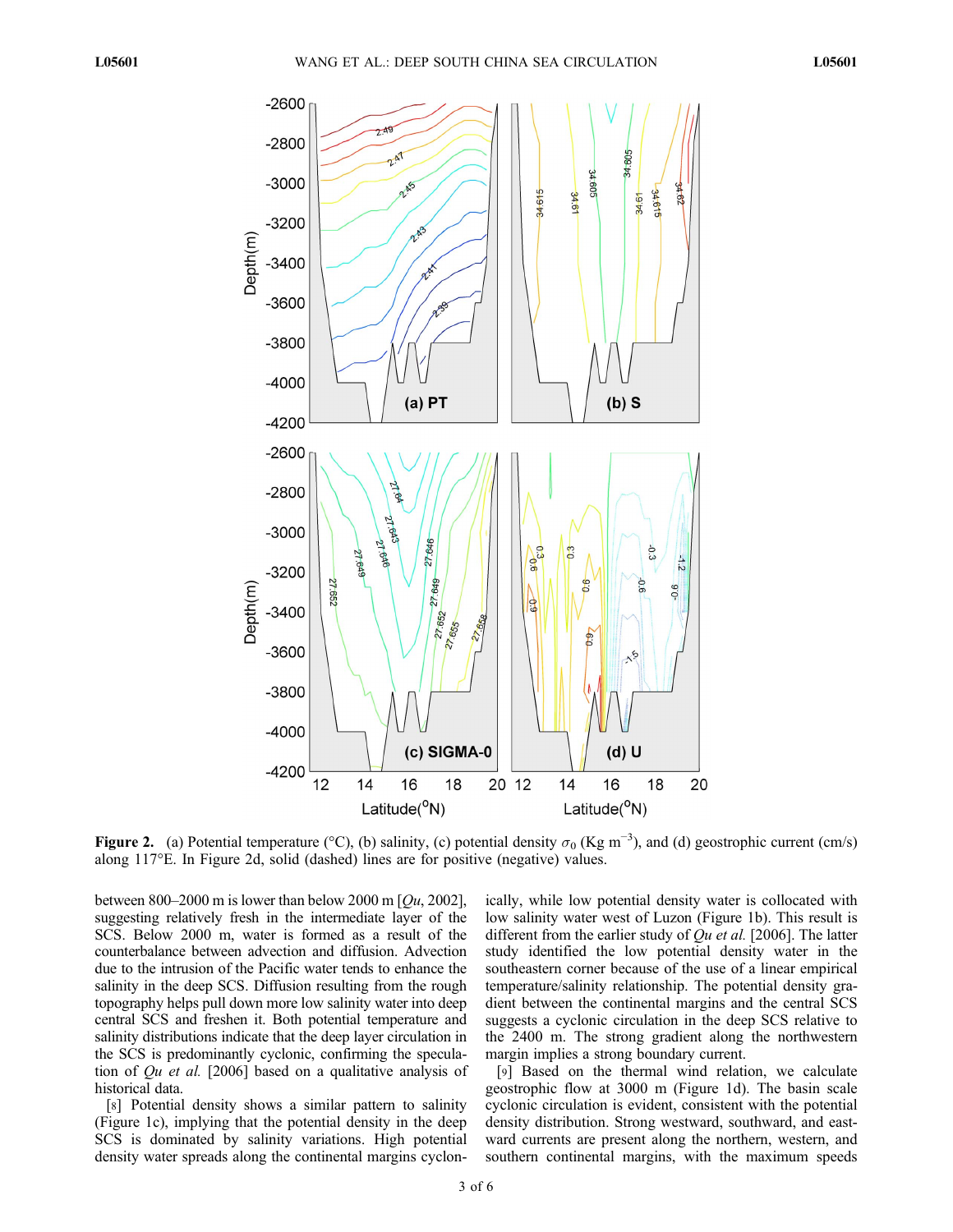

Figure 3. (a) Potential temperature (°C), (b) salinity, (c) potential density  $\sigma_0$  (Kg m<sup>-3</sup>), and (d) geostrophic current (cm/s) along 16°N. In Figure 3d, solid (dashed) lines are positive (negative) values.

at 3000 m reaching 1.94, 1.91 and 0.44 cm/s, respectively. The basin scale cyclonic circulation does not extend to the southwestern corner, where there seems to exist a separate weak cyclonic circulation. The exact cause of this weak cyclonic circulation is unclear but seamounts around 115°E, 14°N may play a role in separating the southwestern subbasin cyclonic circulation from the main basin‐scale cyclonic circulation.

## 3.2. Vertical Distribution of Deep SCS Circulation

[10] Figure 2 shows vertical structures of potential temperature, salinity, potential density, and zonal velocity along 117°E in the deep SCS. The uplift of isotherms toward the north suggests a bottom intensified boundary current that carries the dense Pacific water westward along the

northern boundary (Figure 2a). The salinity distribution suggests the same westward current along the northern boundary as well as an eastward current along the southern boundary (Figure 2b). Potential density (Figure 2c) shows a pattern similar to salinity, with the dense Pacific water along the northern and southern boundaries and light SCS water in the central basin. Geostrophic current (Figure 2d) indeed shows a westward current north of 16°N and an eastward current south of 16°N. Both the westward and the eastward currents have two cores: one clings to the northern or southern boundary, and the other in the central basin. The currents in Figure 2d match those in Figure 1d well. The formation mechanism for the central core may be related to the seamounts there: the bottom intensified mixing may induce an upwelling over the seamounts but a downwelling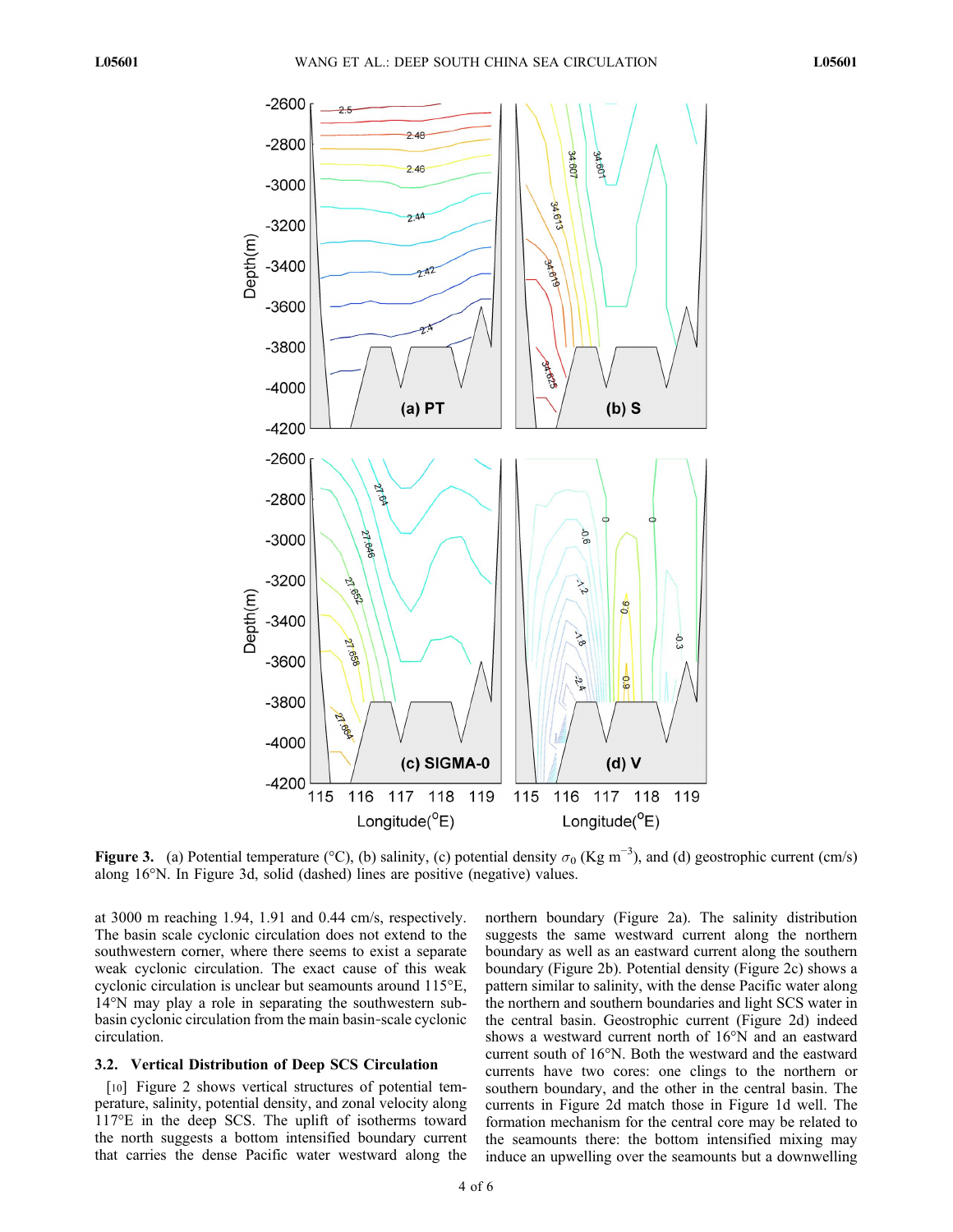

Figure 4. Vertical-averaged geostrophic current (cm/s) from 2400 m to the bottom. The light pink shading indicates water depths shallower than 2400 m. The dark pink shading indicates sea mountains shallower than 3600 m. The red solid dots denote stations where oxygen exceeds 2.15 mL  $L^{-1}$  at 3000 m layer.

in their nearby regions, and in the sense of geostrophy, this implies a stronger boundary current around the seamounts [Huang and Jin, 2002].

[11] Figure 3 shows potential temperature, salinity, potential density, and the meridional current on a zonal section at 16°N. West of 117°E, there exists a salinity front, with salinity decreasing from 34.625 at the western continental margin to 34.605 in the central SCS (Figure 3b). The salinity front results in a similar front in potential density (Figure 3c). At 3500 m, potential density decreases from 27.658 kg m<sup>-3</sup> in the west to 27.646 kg m<sup>-3</sup> in the east along the front. Associated with this front structure, there is a strong southward current along the western boundary (Figure 3d), where its maximum velocity can reach 2.7 cm/s (Figure 3d). The uplifted isohalines and isopycnals from 117°E to 118.5°E are associated with a northward current, while the downward isohalines and isopycnals west of 118.5°E indicate a southward current (Figure 3d).

[12] The above results show a clear basin scale cyclonic circulation, with westward, southward, and eastward currents along the northern, western and southern margins, respectively. The potential temperature, salinity and potential density distributions show consistent patterns from 2400 m to the bottom, leading to a quasi‐barotropic circulation in the deep SCS (Figures 2d and 3d). Over the entire deep SCS, horizontal current reaches its maximum speed of 2.44, 3.23 and 1.42 cm/s along the northern, western, and southern boundaries, respectively.

[13] Figure 4 shows vertically averaged velocity from 2400 m to the bottom. The basin scale cyclonic circulation is robust, with the vertically averaged velocity reaching 1.09, 1.36 and 0.65 cm/s along the northern, western, and southern regimes, respectively. Generally, the bottom flow is much stronger, which is also obvious in Figures 2d and 3d. The result is consistent with the classic theory of abyssal circulation and earlier observations as well [e.g., Stommel and Arons, 1960]. Embedded in the basin scale cyclonic circulation, a stronger sub‐basin scale cyclonic circulation is seen around the seamounts in the central SCS. Topography‐ induced abyssal circulation and jets have been studied previously [e.g., Kuo, 1974; Mizuta and Masuda, 1998]. Strong southward abyssal flow along 116°E is also suggestive of topographic effects of central SCS seamounts, whose mechanism needs further investigations. West of 116°E, a separate weak cyclonic circulation in the southwestern basin is especially clear in the vertical mean (Figure 4). The available oxygen data archived in the World Ocean Database (WOD09) show high oxygen (>2.15 mL  $L^{-1}$ ) on the margins of the separate cyclonic circulation in the southwestern basin (Figure 4), indicating the abyssal water also comes from the Pacific [ $Li$  and  $Qu$ , 2006].

[14] The boundary currents on the northern, western and southern sides are westward, southward, and northward, respectively. To calculate their transports, three sections are chosen: north of 16°N along the meridional section at 117°E, west of 117°E along the zonal section at 16°N, and south of 16°N along the meridional section at 117°E. The northern, western, and southern boundary current transports are 3.13 (westward), 2.92 (southward), and 3.11 (eastward) Sv respectively. These values are fairly close to an independent estimate (2.5 Sv) of Luzon deepwater overflow  $[Qu et al., 2006]$ , supporting the earlier speculation that the overflow may provide a source for the basin scale deep SCS cyclonic gyre. The slightly high values may indicate the recirculation in the deep SCS or entrainment of upper ocean water. Seasonal variability is not significant although these transports are slightly stronger during summer from June to August than the rest of the year.

### 4. Summary and Discussions

[15] This study has provided the first quantitative description of the deep SCS circulation and its concomitant boundary current system. Our results suggest that the abyssal cyclonic circulation is mainly driven by the Luzon overflow, and that its detailed structures may be strongly influenced by bottom topography. Low salinity water is found west of Luzon, consistent with the notion that saline Pacific water is transported by the boundary current system. The potential density field in the SCS shows a pattern similar to salinity, suggesting that the cyclonic circulation in the deep SCS is primarily controlled by salinity variations.

[16] The wind‐driven upper layer circulation in the SCS is also cyclonic [Wyrtki, 1961]. The relationship between the wind-driven upper-layer, and overflow-driven deep-layer circulations is an interesting issue to address. As suggested by several earlier studies [e.g., Qu et al., 2009], the SCS deep circulation may contribute to the SCS Throughflow, through enhanced vertical mixing [e.g., Tian et al., 2009]. Although the uncertainties of GDEM data and temporal change in the SCS abyssal circulation cannot be evaluated at